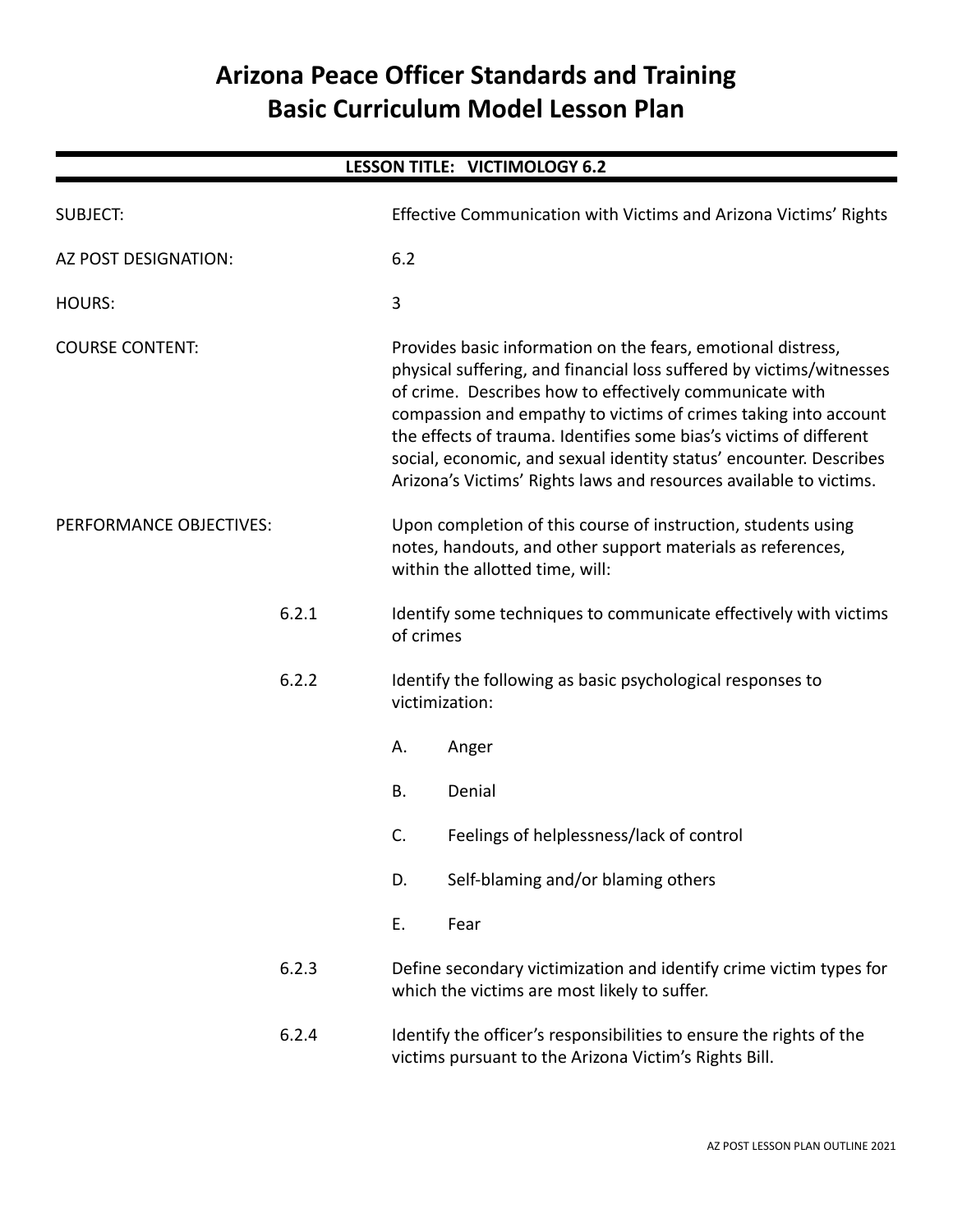| DATE FIRST PREPARED:                                                                                                                                                                                                                                                                | January 2000                                                                                                                                                                                    |                                                                                                                                                                                                                                                                                                   |                |                                                                                                                                                                              |  |
|-------------------------------------------------------------------------------------------------------------------------------------------------------------------------------------------------------------------------------------------------------------------------------------|-------------------------------------------------------------------------------------------------------------------------------------------------------------------------------------------------|---------------------------------------------------------------------------------------------------------------------------------------------------------------------------------------------------------------------------------------------------------------------------------------------------|----------------|------------------------------------------------------------------------------------------------------------------------------------------------------------------------------|--|
| <b>PREPARED BY:</b>                                                                                                                                                                                                                                                                 | Philip G. Riccio, Sgt. Christel Boeck, Leslie Childers.                                                                                                                                         |                                                                                                                                                                                                                                                                                                   |                |                                                                                                                                                                              |  |
| <b>REVIEWED - REVISED:</b><br><b>REVIEWED - REVISED:</b><br><b>REVIEWED - REVISED:</b><br><b>REVIEWED - REVISED:</b><br><b>REVIEWED - REVISED:</b><br><b>REVIEWED - REVISED:</b><br><b>REVIEWED - REVISED:</b><br>REVIEWED - REVISED:<br>REVIEWED - REVISED:<br>AZ POST - APPROVAL: | <b>SME Committee</b><br>AZPOST (Word)<br><b>AZPOST</b><br><b>SME Committee</b><br>Lt. Dave Kelly, ALEA (typo's)<br>Sgt. Heather Howell-Maldonado PPD<br>AZPOST (DocX)<br><b>Richard Watling</b> |                                                                                                                                                                                                                                                                                                   | DATE:<br>DATE: | DATE: December 2000<br>DATE: May 2003<br>DATE: April 2007<br>DATE: September 2007<br>DATE: November 2009<br>DATE: January 2021<br>DATE: December 2021<br>DATE: November 2009 |  |
| AZ POST - APPROVAL:                                                                                                                                                                                                                                                                 | Mandy Faust                                                                                                                                                                                     |                                                                                                                                                                                                                                                                                                   |                | DATE: February 2021                                                                                                                                                          |  |
| AZ POST - APPROVAL:                                                                                                                                                                                                                                                                 | Lori Wait                                                                                                                                                                                       |                                                                                                                                                                                                                                                                                                   |                | DATE: December 2021                                                                                                                                                          |  |
| <b>INSTRUCTOR REFERENCES:</b><br><b>CLASS LEVEL:</b>                                                                                                                                                                                                                                |                                                                                                                                                                                                 | Department of Justice, Office for Victims of Crime and AZ<br><b>Stakeholders</b><br>Student                                                                                                                                                                                                       |                |                                                                                                                                                                              |  |
| <b>TRAINING AIDS:</b>                                                                                                                                                                                                                                                               |                                                                                                                                                                                                 | Body worn camera footage<br>Victim Rights Form<br>Gokey, Caitlin, and Susan Shah, eds. 2016. How to Increase<br>Cultural Understanding. Police Perspectives: Building Trust in a<br>Diverse Nation, no. 1. Washington, DC: Office of Community<br>Oriented Policing Services. TrustandJustice.org |                |                                                                                                                                                                              |  |
| <b>INSTRUCTIONAL STRATEGY:</b>                                                                                                                                                                                                                                                      |                                                                                                                                                                                                 | Instructional objectives will be obtained through the use of<br>lecture, instructor demonstration and role play.                                                                                                                                                                                  |                |                                                                                                                                                                              |  |
| <b>SUCCESS CRITERIA:</b>                                                                                                                                                                                                                                                            |                                                                                                                                                                                                 | 70% or higher on a written, multiple-choice examination                                                                                                                                                                                                                                           |                |                                                                                                                                                                              |  |
| <b>COMPUTER FILE NAME:</b>                                                                                                                                                                                                                                                          |                                                                                                                                                                                                 | 6.2 Victimology                                                                                                                                                                                                                                                                                   |                |                                                                                                                                                                              |  |
| DATE RELEASED TO THE SHARE FILE:                                                                                                                                                                                                                                                    |                                                                                                                                                                                                 | May 27, 2022                                                                                                                                                                                                                                                                                      |                |                                                                                                                                                                              |  |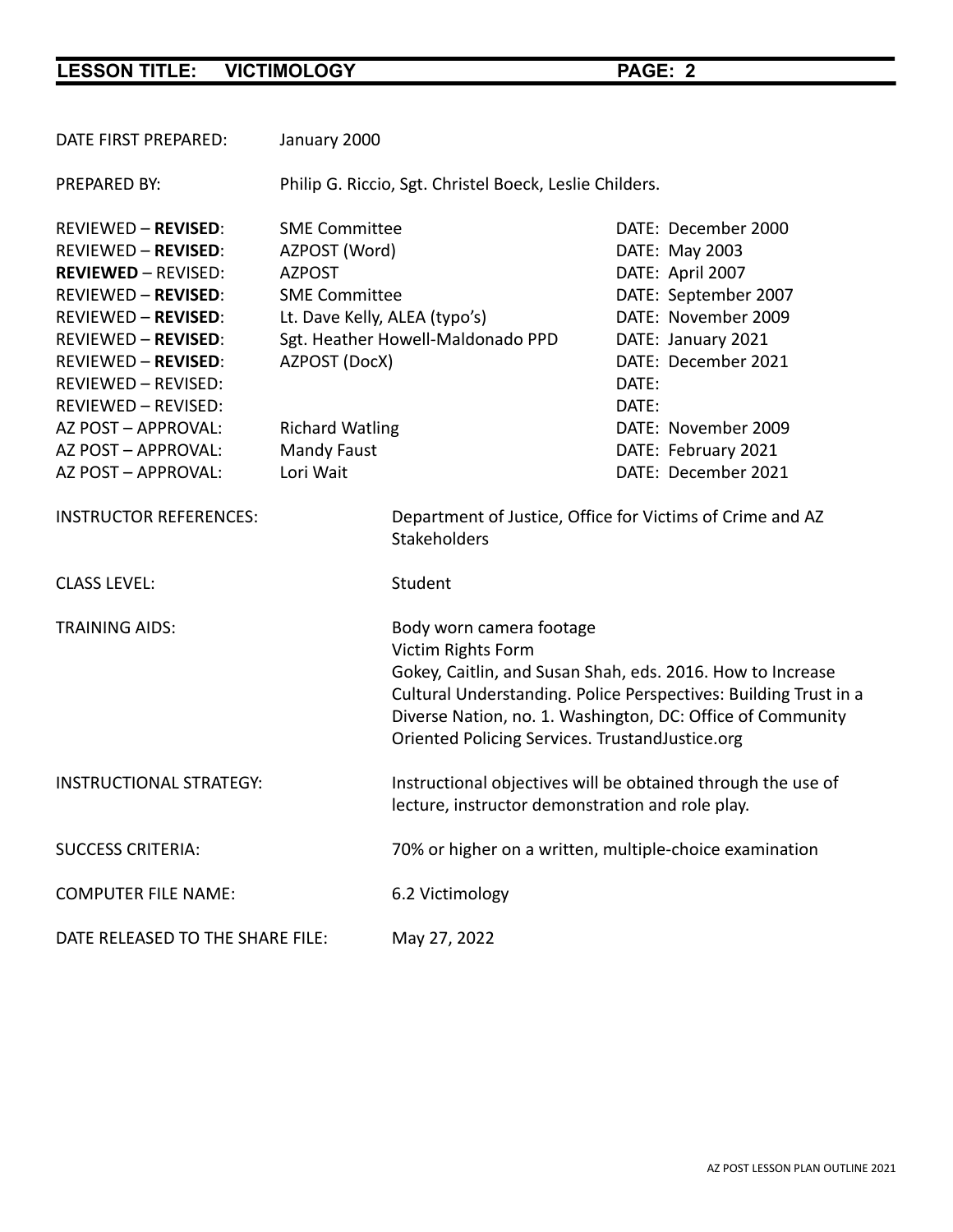#### **I. INTRODUCTION**

- A. Instructor (self) introduction.
- B. Preview of performance objectives.

#### **II. VICTIMOLOGY AND TRAUMA-INFORMED POLICING**

- A. Victimology definition: "The study of the victims of crime and the psychological effects on them of their experiences." Merriam-Webster.
- B. Victimology definition: "Although the field [of victimology] originally focused on the varying degrees of victim blameworthiness, by the 1970s this preoccupation became overshadowed by studies intended to prevent victimization, to improve the way complainants are handled by the police and courts, and to speed recovery." Britannica.
- C. Trauma-Informed Policing is based on the principle that a law enforcement officer will be better able to facilitate interactions with the various players in criminal investigations if he/she has an understanding of trauma and the impact it has on the human psyche.
- D. In this course, there is not enough time to delve into all trauma-informed approaches to interview and interrogations and contact with people suffering from trauma, so each recruit is encouraged to seek additional training on their own. [TrustandJustice.org](https://s3.trustandjustice.org/misc/COPS_CulturalUnderstanding.pdf)

#### **III. EMPATHY AND COMPASSION**

- A. Empathy definition: "the ability to understand and share the feelings of another." Merriam-Webster.
- B. Compassion definition: "sympathetic pity and concern for the sufferings or misfortunes of others." Merriam-Webster.
- C. "As first responders, law enforcement officers must be able to fairly and effectively engage with all communities in their jurisdiction." Officers are not expected to act like robots while on scene with emotionally distraught victims; therefore, showing empathy and compassion and attempting to understand the trauma the victim or suspects have experienced will lead to a more positive introduction into the criminal justice system.

#### **IV. PSYCHOLOGICAL RESPONSES TO VICTIMIZATION P. O. 6.2.2**

- A. With even a basic understanding of the effects of trauma and victimization have on a person, law enforcement officers can adjust their approach to contacts with their community, gaining better information from the involved parties, while ensuring the parties feel heard and understood.
- B. Instructor: present a scenario/s or show BWC video/s of initial response to scenes.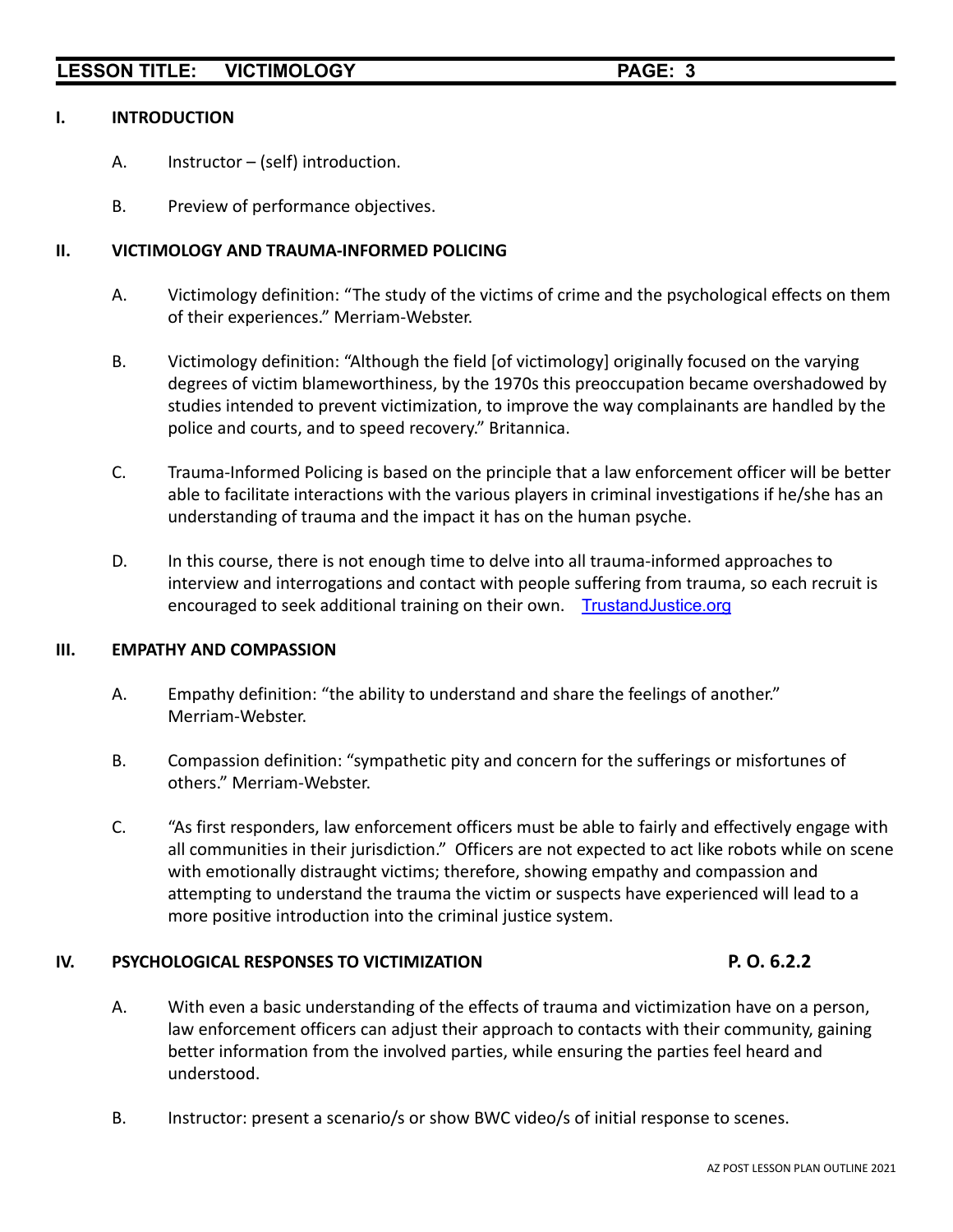- C. Officers will encounter chaos upon arrival to some scenes.
	- 1. Upon arrival officers are contacted by victims, witnesses, suspects, bystanders all at the same time. Officers need to decipher who is who as quickly and safely as possible.
		- a. A victim may think that an officer is ignoring them however, a quick explanation that officers have protocol to follow and that an interview will take place immediately after will work to help the victim understand what is happening.
	- 2. Taking control of the scene and all the involved parties is required. Start by separating parties, gaining statements from each person, then conferring with partner officers to determine any criminal elements, identifying the suspect/s, deciding whether probable cause exists for an arrest/s.
	- 3. Once the scene and parties are under control, the rest of the investigation should start taking place; however, sometimes the victims of the crimes need time to understand themselves what just happened.
	- 4. This lesson plan is focused on how to communicate effectively, with compassion and empathy with victims of crimes.
- D. Officers must consider the psychological and emotional responses victims may have to being victimized. They may experience: **P. O. 6.2.2**
	- 1. Anger.
	- 2. Denial.
	- 3. Helplessness/lack of control.
	- 4. Self-blaming or blaming another.
	- 5. Fear.
- E. "Trauma results from physical and emotional harm; it impacts an individual's mental, physical, social, emotional, or spiritual well-being. How a person responds to trauma often depends on what kinds of internal and external resources they have to help them cope."
- F. Depending on the crime committed against them, the responses can obviously vary.
	- 1. Those victims having what they believed to be a near death experience or violent experience, i.e. strangulation, being shot at or shot, sexual assaulted, etc. may be extremely calm, versus a victim coming home to find they have been burglarized and the suspect is gone or criminal damage to their vehicle may be more emotional.
	- 2. All these scenarios are scary experiences, and everyone will react differently.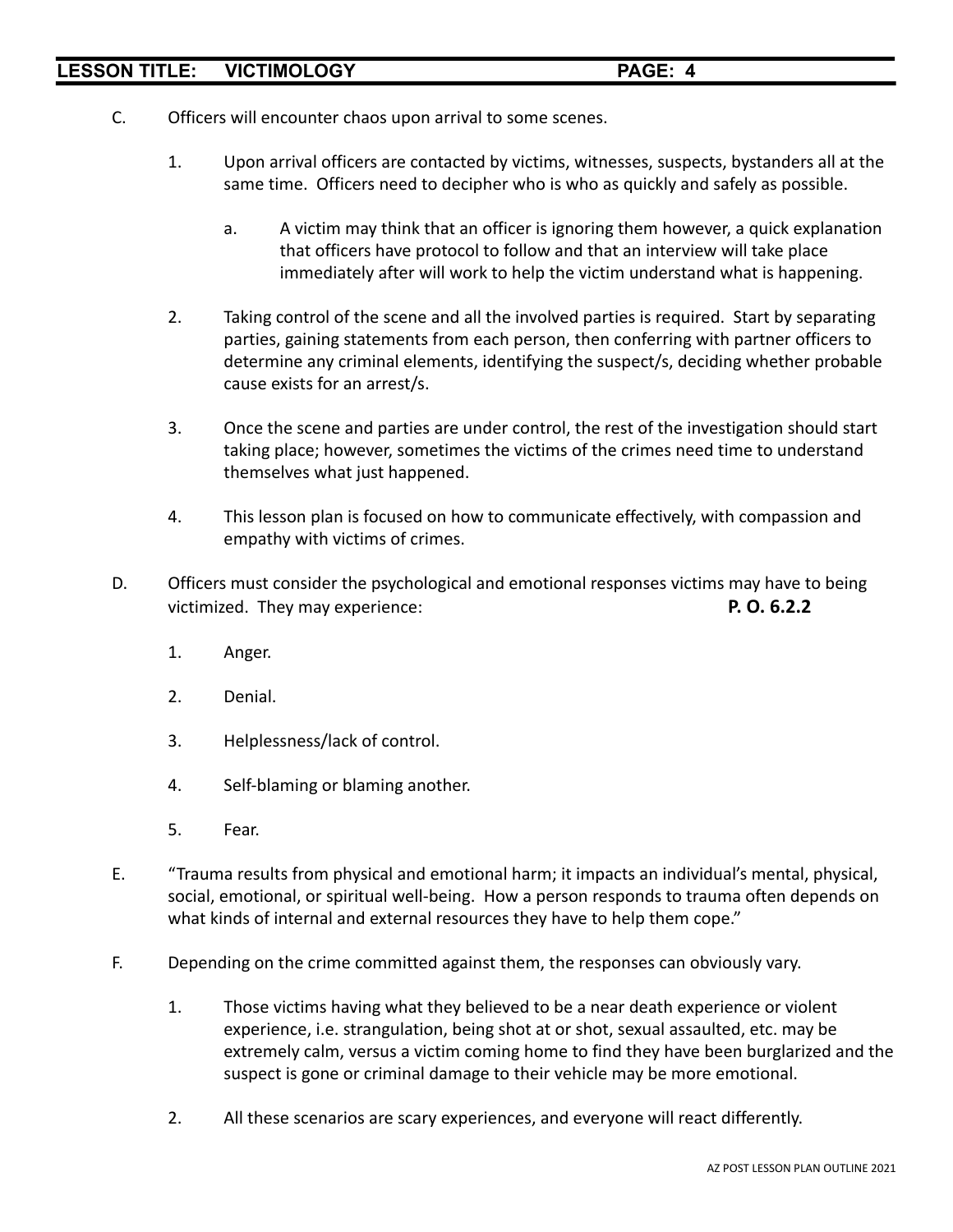3. Keep in mind that these responses to trauma are not necessarily directed at the officer.

**P. O. 6.2.1**

#### **V. HOW TO COMMUNICATE EFFECTIVELY WITH THE VICTIM**

- A. Interviewing the victim and obtaining all relative details can be complicated by the stress of the event and their reactions to it. It is imperative officers communicate effectively while being compassionate and taking into consideration the victim's feelings using empathy.
	- 1. Acknowledge their ordeal and reassure their safety.
	- 2. Call the victim by his/her name it restores a loss of identity and indicates respect.
	- 3. Establish a one-on-one rapport.
		- a. Let them know you are there to help, and be an active listener.
		- b. Acknowledge their statements, consider allowing them to tell the story without interruption at least once, as this gives them the opportunity to say what they think is important. Then the officer can delve into the story again gaining necessary details for the criminal elements of the act alleged.
		- c. Keep in mind this is time permitting, as in some cases the scene may be dynamic, the suspect may be outstanding and information is of a time sensitive nature, in which case, tell the victim you will get the entire story once the scene is under control.
	- 4. Offer reassurance that the officer cares and understands the chaos the crime has caused.
	- 5. Validate the victim by saying this is difficult and reassure the victim that his/her feelings are common.
	- 6. That the crime was not their fault and is not to be blamed for the incident.
	- 7. Allow the victim to do what he/she can pose simple choices to help them regain some control.
	- 8. Explain their options and procedures that will follow.
		- a. If detectives are responding, what is the process, or if the Department of Child Services are involved what is their role, if the Medical Examiner (ME) is coming what happens next.
		- b. If appropriate, inform the victim of the suspect's location i.e. outstanding, in-custody, etc.
		- c. Inform the victim of what he/she can expect from the criminal justice system in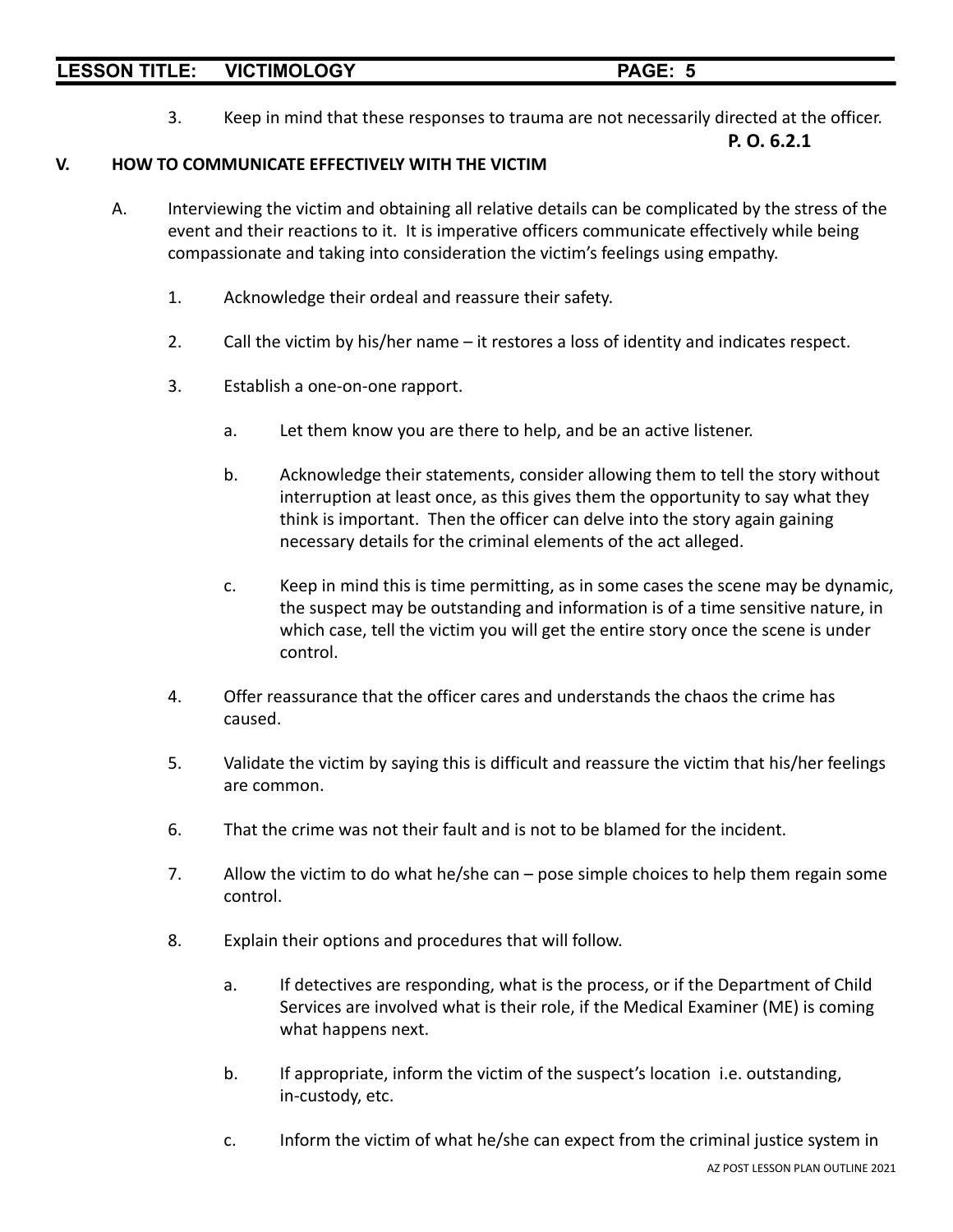terms of prosecution and notifications.

- d. Inform the victim of their Victim's Rights and services that are available to them.
	- i. The Victims' Rights pamphlets are mandated by state law to be provided to victims upon detection of a criminal offense.
	- ii. They can be lengthy documents, but they provide valuable information highlighting key sections such as how to contact the courts, obtain an order of protection, or change their contact information and it will encourage victims to be well-informed.
- 9. Make appropriate eye contact, body posture and voice control.
- 10. If appropriate, change positions stand if sitting, sit if standing or conduct the interview in a different room while maintaining visual contact with your partner officer. The goal is to make the victim comfortable to discuss the event.
	- a. If your agency utilizes body worn cameras or video, keep in mind a seated position may change the view of the camera and it may need to be adjusted.
- 11. Expect a range of emotions and allow those emotions to occur.
	- a. Victims may still be very defensive, both physically and verbally, allowing them the time to process that they are now safe with officers.
	- b. Give the victim the time and chance to tell his/her story repeatedly in his/her own words and in the victim's own way.
	- c. Be mindful of the proximity of the detained suspect to the victim ensuring the suspect is not in ear shot or eyesight of the victim to minimize any attempts of intimidation.
- 12. Obtain the victim's permission before calling relatives or friends to assist.
- 13. Make use of agency resources, community resources and victim advocates.
	- a. For some agencies, the use of the Fire Department Community Response Volunteers or mobile advocates to assist in calming the victim and providing victim resources while still on scene may be an option.
	- b. OPTIONAL: Instructor provided handout: Police and victim services available within your area.
- 14. Victim's Rights information: Inform the victim of referral services that are available and how he/she can get further help referring to the Victim's Rights Pamphlet.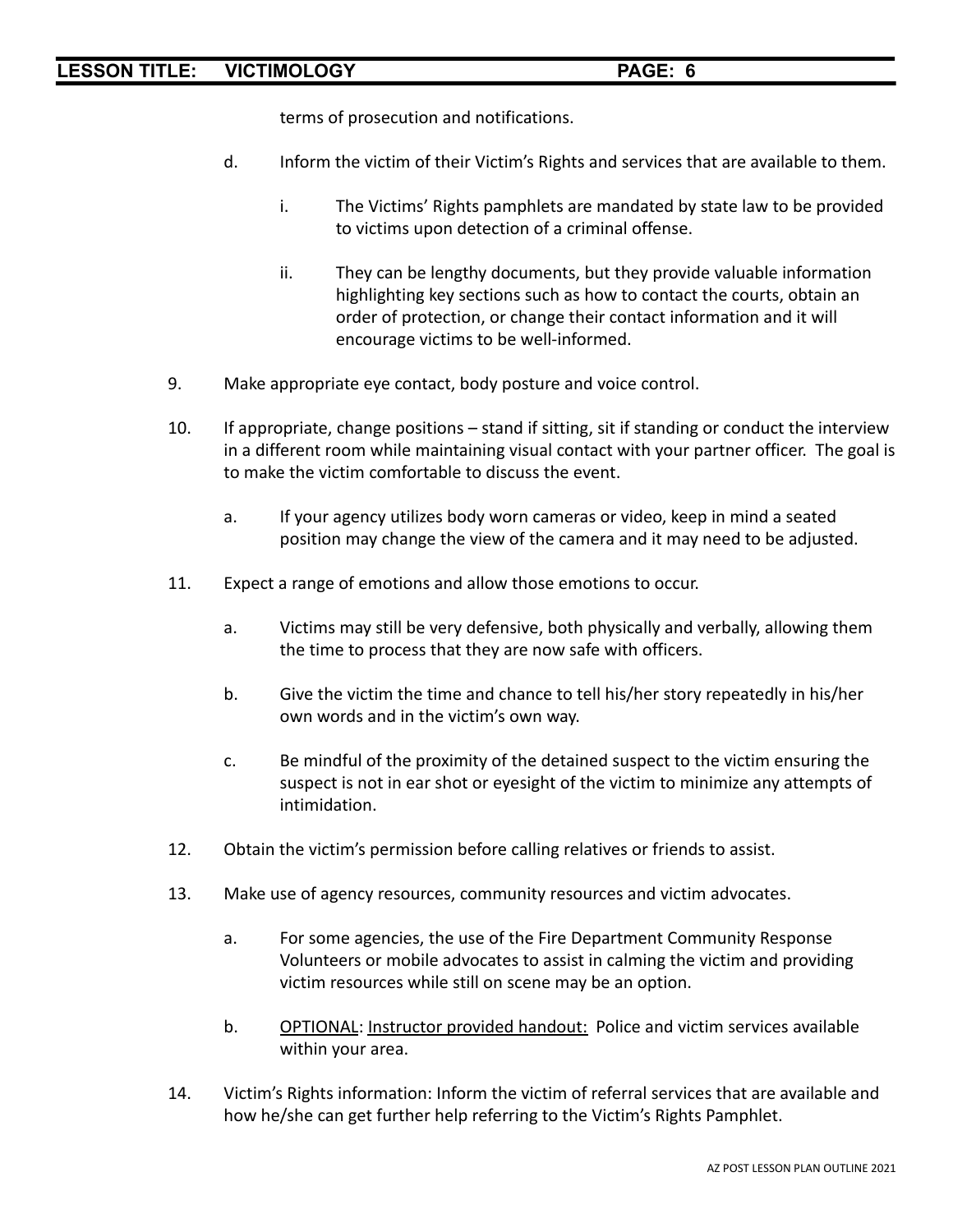- a. One of the biggest impacts that officers can have is by explaining to the victim, there is a lot of information in the victim's rights pamphlet.
- b. Advise the victim they should take the time to review it later to know who to contact about important case details, jail information, and to ensure that their lawful rights as a victim are obtained.
- c. Then let them know what the next step is in the process may be e.g. IA, Arraignment, etc.
- 15. Work to remove barriers and problem solve with the victim for issues that keep the victim from obtaining assistance such as shelter services, a Forensic Nurse Examination (FNE) or Sexual Assault Nurse Examination (SANE) or seeking medical treatment at a hospital:
	- a. The victim may need a babysitter for a child before going to a shelter, the hospital, or to a Family Advocacy Center (FAC) if you have one near your jurisdiction.
	- b. House pets: Project Save house by the Arizona Humane Society offers a temporary placement program that allows DV victims to foster their pets for 30 days. AZHumane.org
- 16. Depending on the crime, advise the victim what he/she can expect in terms of his/her own emotional, physical, and psychological reactions. This also includes advising family members and other close relatives.

# **VI. BE MINDFUL OF OTHER FORMS OF TRAUMA ON THE VICTIM**

- A. The victim is already thinking about the future impact on their lives that the event will force upon them. It is not helpful to advise them to not think about the impending divorce, the funeral, or where they are going to live. Keep the following in mind and help a victim work through some of the issues that arise by offering hope, resources, and compassion.
- B. Financial impact such as:
	- 1. Divorce filings/proceedings.
	- 2. Medical bills.
	- 3. Counseling costs.
	- 4. Work termination leading to a loss of insurance.
	- 5. Damage to uninsured property.
	- 6. Funeral expenses.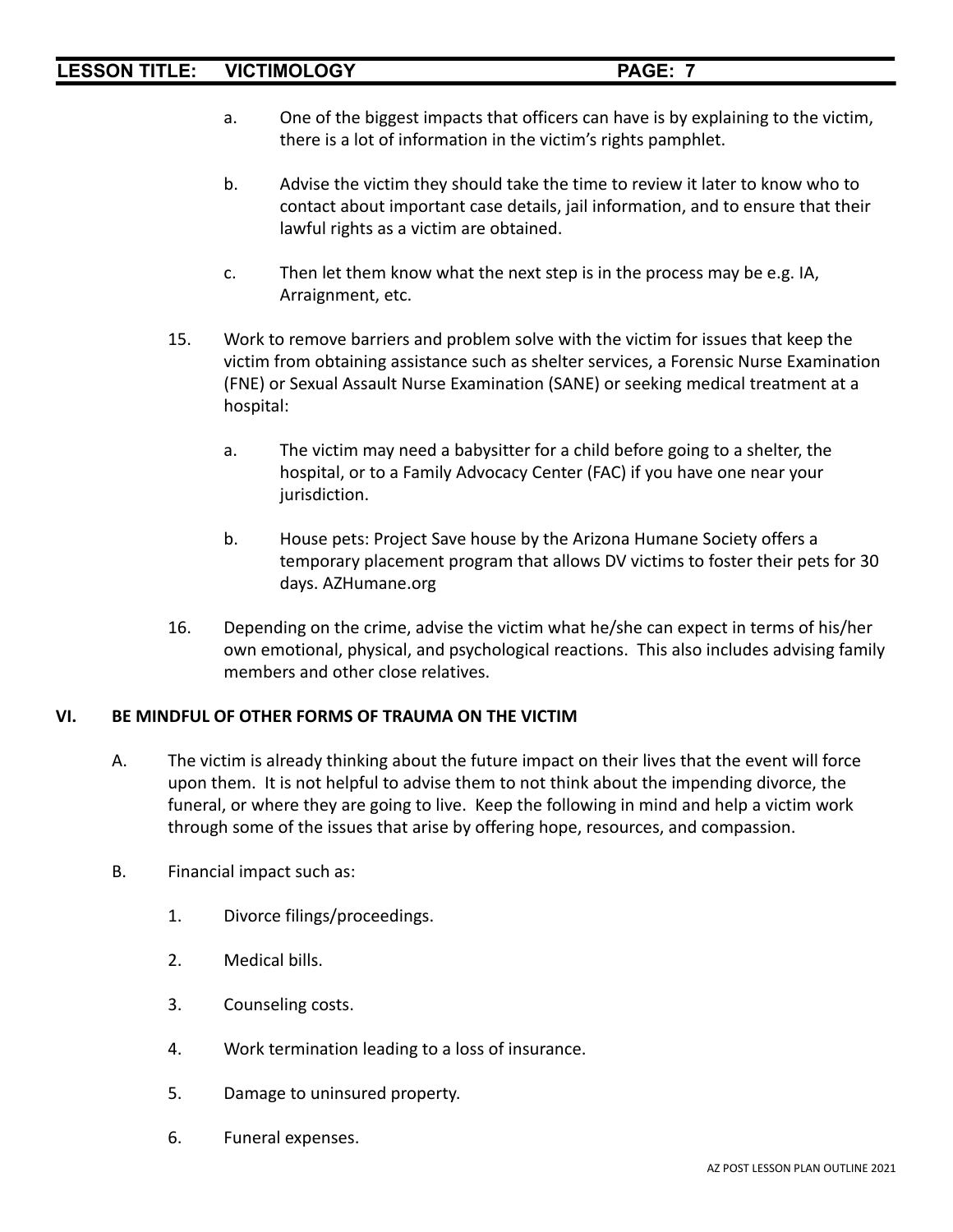- 7. Moving expenses.
- 8. Loss of assets due to no power of attorney.
- C. Physical impact such as:
	- 1. Permanent damage to their lives.
		- a. Death of a child, spouse, parent, etc.
		- b. Disability, whether permanent or temporary.
		- c. Brain function.
		- d. Extended hospitalization and/or rehabilitation.
	- 2. Injuries, minor abrasions, cuts, and bruises.
	- 3. Sexually transmitted diseases, pregnancy, etc.
- D. Additional psychological trauma:
	- 1. It is important to acknowledge that trauma can have physical impacts on the brain.
	- 2. Sends a message that crime can happen to everyone.
	- 3. Communication with other people can be paralyzed.
	- 4. Primary psychological impact on the mental well-being of the victim generated by the incident or perpetrator.
	- 5. Secondary psychological impact generated by the system.
		- a. Frustrating with charges not being filed, or lack of notification of release of a suspect, canceled court dates, etc.
	- 6. Guilt, insecurity, depression, shame, etc.

#### E. Secondary victimization such as: **P. O. 6.2.3**

- 1. The post-crime harm caused by individuals and institutions around the victim. Also known as victim-blaming.
	- a. Blame, stigma, isolation may be caused by any person.
- 2. Secondary victimization may be caused by families and friends: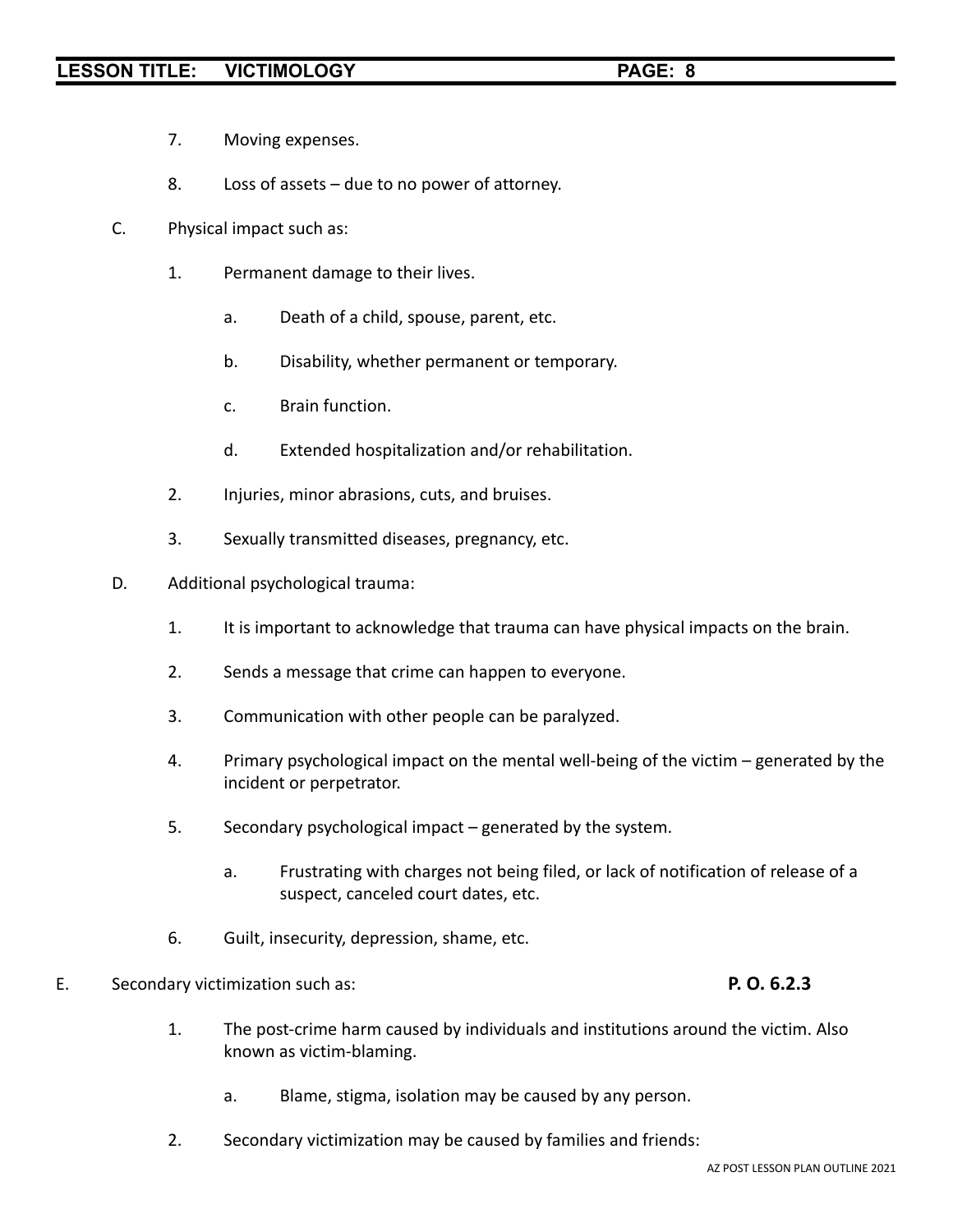- a. The victim may not disclose all details of the crimes committed against them to family and friends as a matter of privacy.
- b. Family and friends may not understand the depth of the crime and therefore say hurtful, victim-blaming statements.
- 3. Clergy may offer misguided compassion in working to repair relationships in domestic violence situations.
- 4. Law enforcement can contribute to Secondary victimization through:
	- a. Negative attitudes and/or minimal investigation by the responding officers.
	- b. A failure to utilize appropriate resources for the victim on scene.
	- c. A failure to provide victim's rights information, etc.
- 5. The media was on scene and continued reporting of the incident.
- 6. Hospital/emergency room personnel may fail to provide treatment or identify the incident as crime related.
- 7. The Medical Examiner could make a poor death notification, or be insensitive at the scene, etc.
- 8. Social services may be unavailable to provide service, or have insufficient training on victim issues, etc.
- 9. Mental health professionals may be heavy handed in prescription of drugs, or have insufficient training in victim issues, etc.
- F. When cultural considerations and the types of crimes committed against the victim are not taken into account some victims may feel ignored, and/or their trauma may be compounded by coming forward about the crimes:
	- 1. During sexual assault cases, the victim is often put on trial.
		- a. Discuss "Denim Day, April 24." People are encouraged to wear jeans to raise awareness of rape and sexual assault which grew out of 1998 Italian court ruling that overturned a rape conviction because the victim wore tight jeans. 1998 Italian rape conviction reversal.
	- 2. Domestic violence; "It is a family matter."
		- a. When officers respond to the same residence repeatedly, statements such as "you again," or "why haven't you left yet," do not make a victim believe the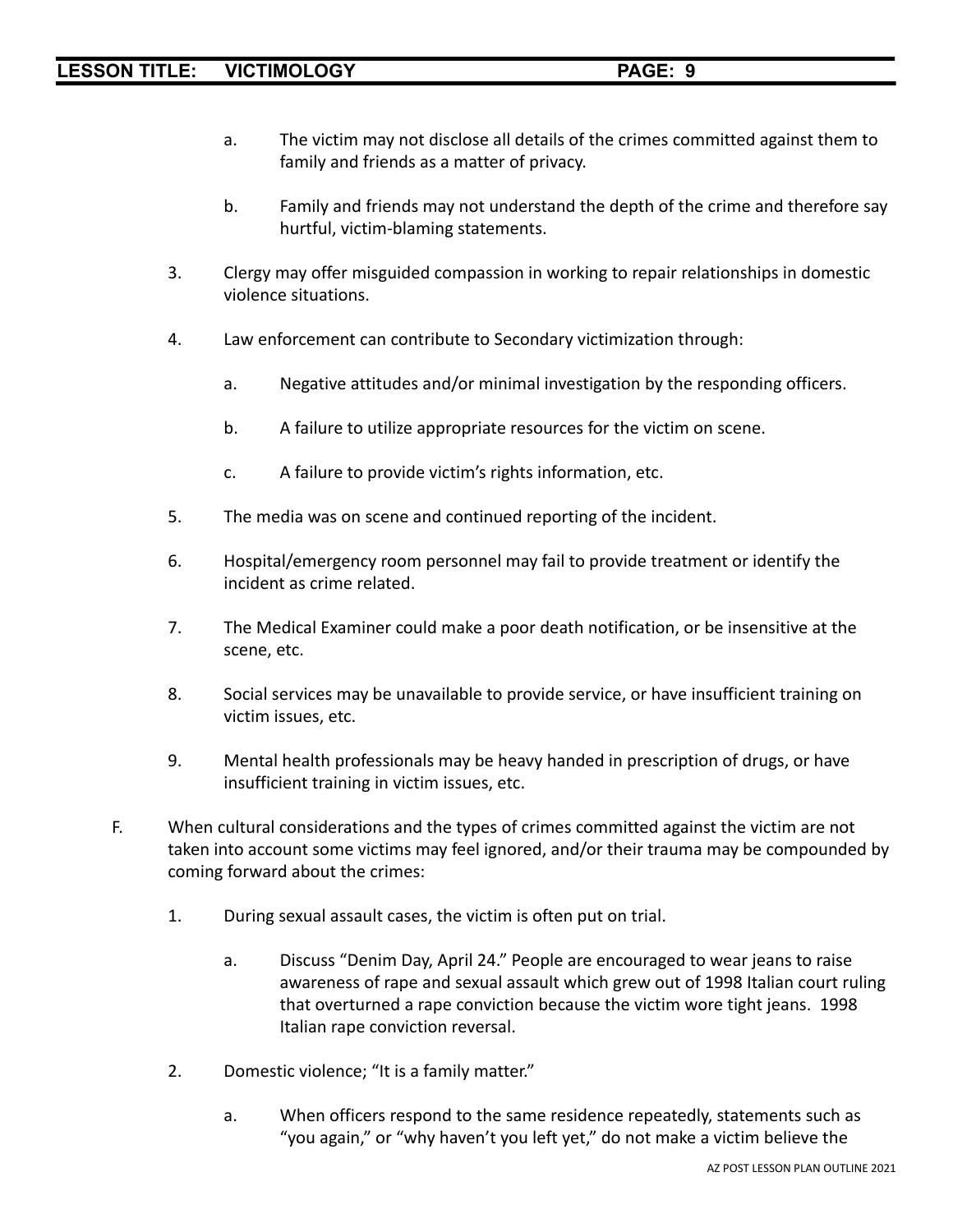officers can or want to help them.

- 3. Child victims, including child abuse may not be believed, or may be displaced from the home, not by their request, etc.
- 4. Homicide survivors feel as though they have no role in the criminal justice system.
- 5. Catastrophic physical injury victims, including motor vehicle accidents no support at all.
- 6. Racial minority victims little outreach available, no knowledge and fear about access to the criminal justice system, language barriers, cultural differences, etc.
- 7. Physically or mentally challenged victims little outreach available, access to the criminal justice system may seem limited, etc.
- a. Officers fail to work to overcome language barriers or fail to employ crisis intervention techniques.
- 8. Elderly age discrimination, already experiencing loss, frequently isolated, etc.
	- a. Officers dismiss the victim's complaints once the suspect alleges dementia or Alzheimer's disease.
- 9. Rural victims lack of access to services, familiarity, etc.
- 10. LGTBQ victims little outreach available, disclosure issues, etc.
	- a. Even though we have come a long way in some areas, we, as a community, still have a long way to go in respecting a person's sexual identity.
- 11. Burglary victims often are perceived as not being victims of a serious crime.
- 12. Vandalism victims often are perceived as not being victims of a serious crime.
- 13. Police officers and other first responders as victims are often not taken seriously or not treated as victims.
- 14. Witnesses/family members are often overlooked throughout the process.
- 15. Victims of police officers, fire fighters and other government employees of thefts, domestic violence, sexual assault, are often mistreated, not believed, etc. by the responding officers.
	- a. They do not believe the police can investigate on their own.

#### **VII. CRISIS INTERVENTION**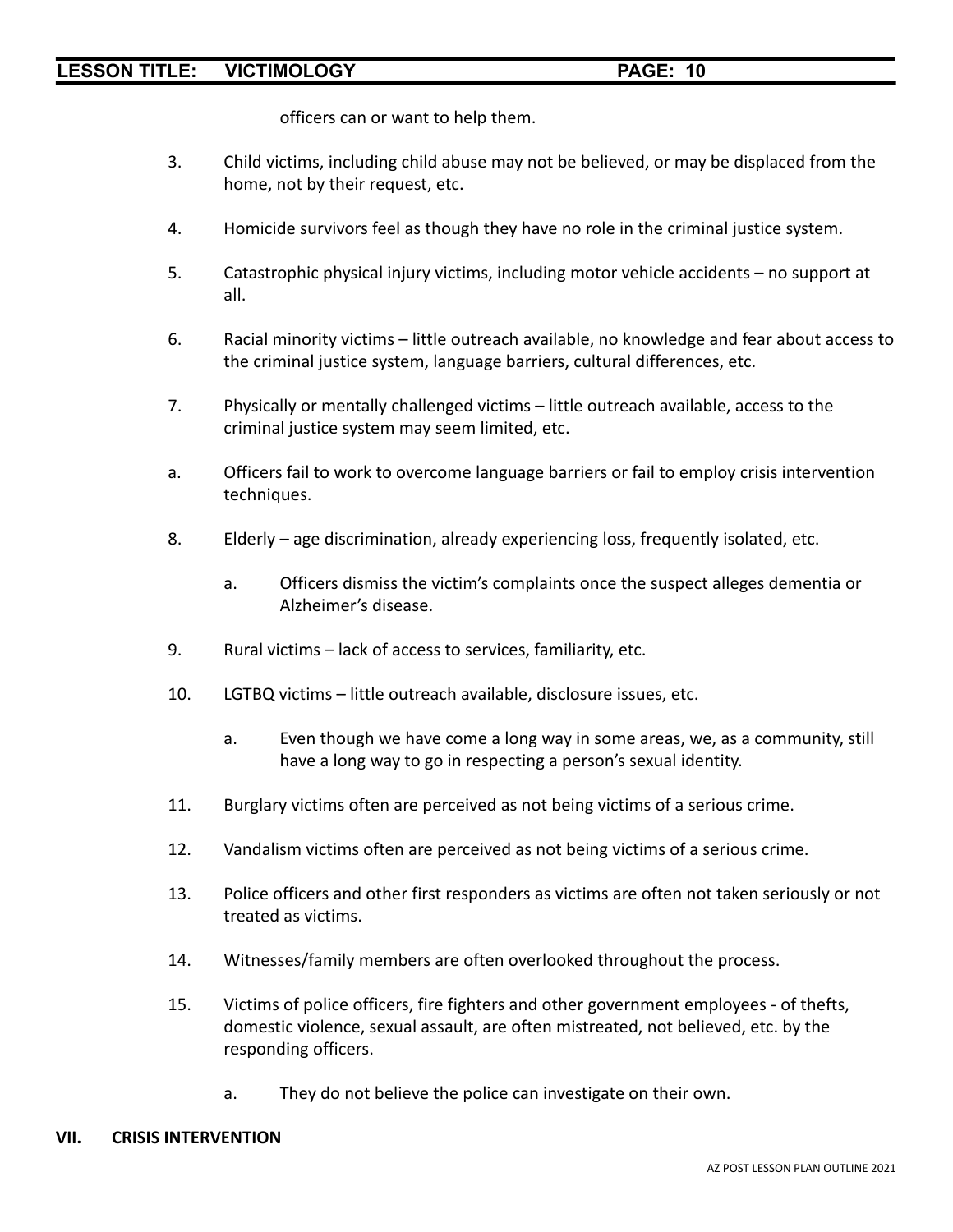- A. Definition: Crisis intervention means entering into the life situation of an individual, family or group to lessen the impact of a crisis, reducing stress in order to help mobilize the resources of those directly affected.
- B. Benefits of crisis intervention for law enforcement officers:
	- 1. Crisis intervention enhances the officer's ability to gain control of the situation.
	- 2. Victims are a critical source of information for apprehension and conviction of a perpetrator.
	- 3. Law enforcement officer awareness of victim issues, rights and resources means better victim communication and treatment, which translates to increased law enforcement capabilities.
	- 4. Reduces the probability of outbursts by the victim.
	- 5. Victims report what the public safety personnel do in the first one to three (1-3) hours helps to provide them with a sense of control that they lost because of the crisis. The way you treat victims and witnesses may determine future contact or levels of cooperation with law enforcement.
		- a. This is especially important in person crimes such as domestic violence, sexual assault, and child physical and sexual abuse investigations.
		- b. DO NO HARM! The victim is not to blame for his/ her victimization.

#### **VIII. AN ACUTE CRISIS STATE**

- A. The individual is faced with a sudden, unanticipated stressful situation that causes anxiety.
- B. The usual coping mechanisms fail to reduce or relieve the stress.
	- 1. Victims are unable to problem solve like they normally can.
- C. Anxiety builds as the individual repeatedly tries and fails to find a method of controlling the situation.
- D. The individual loses the ability to function normally in his/her everyday life.
- E. Possible emotional, psychological, and physical reactions to trauma/crisis.
	- 1. High anxiety or emotional shock indicators:
		- a. Screaming, crying or hysterical outbursts.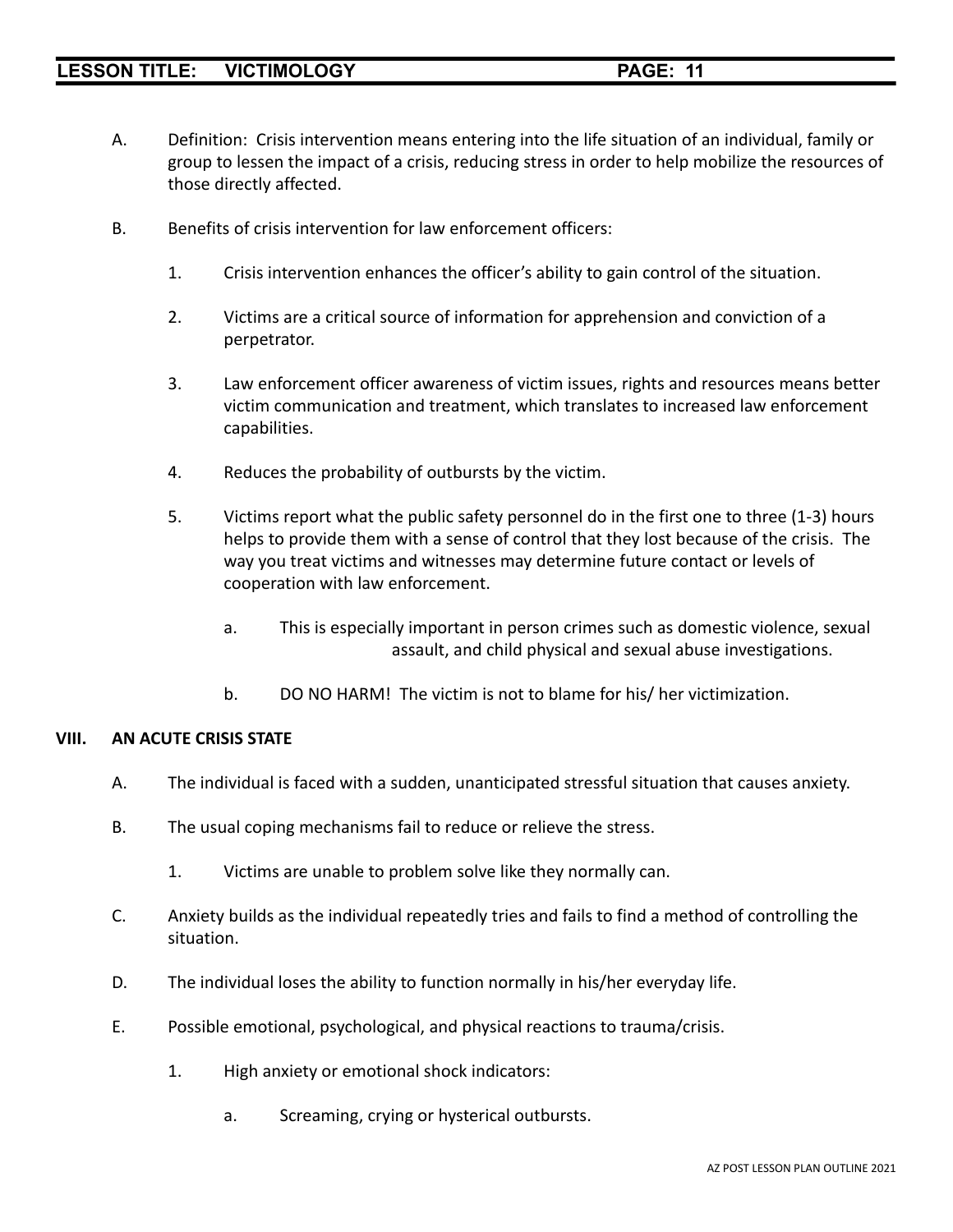- b. Fearfulness, vulnerability, and depression –as evidenced by prolonged silences, feelings of guilt and shame.
- c. Thoughts of suicide/self-destructive or violent behavior, extreme remorse, etc.
- d. Display very active/frenzied activity or be stunned, inactive or immobile.
- e. Thoughts of suicide/self-destructive or violent behavior, extreme remorse, etc.
- f. Contradictory behavior (i.e., speaking calmly while at the same time having clenched fists or pacing back and forth).
- g. Contradictory behavior (i.e., speaking calmly while at the same time having clenched fists or pacing back and forth).
- 2. Victims may also experience a wide range of physical responses including:
	- a. Fainting.
	- b. loss of bodily functions.
	- c. Shock.
	- d. shortness of breath.
	- e. Nausea.
	- f. Shaking.
	- g. dry mouth.
- 3. Anger When people feel they cannot cope with a situation, they usually feel overwhelmed and frustrated.
- 4. Self-blame Has elements of guilt and sorrow and statements typically begin with "I wish."
- 5. Grief and Loss Wanting things to be back the way they were before the victimization.
- 6. Inability to recall all the details of the incident, especially in very traumatic experiences and strangulation cases.
- F. Basic communication techniques with someone in crisis:
	- 1. Silence after a question encourages uninterrupted speech.
	- 2. Restatement check for accuracy, clarify semantics.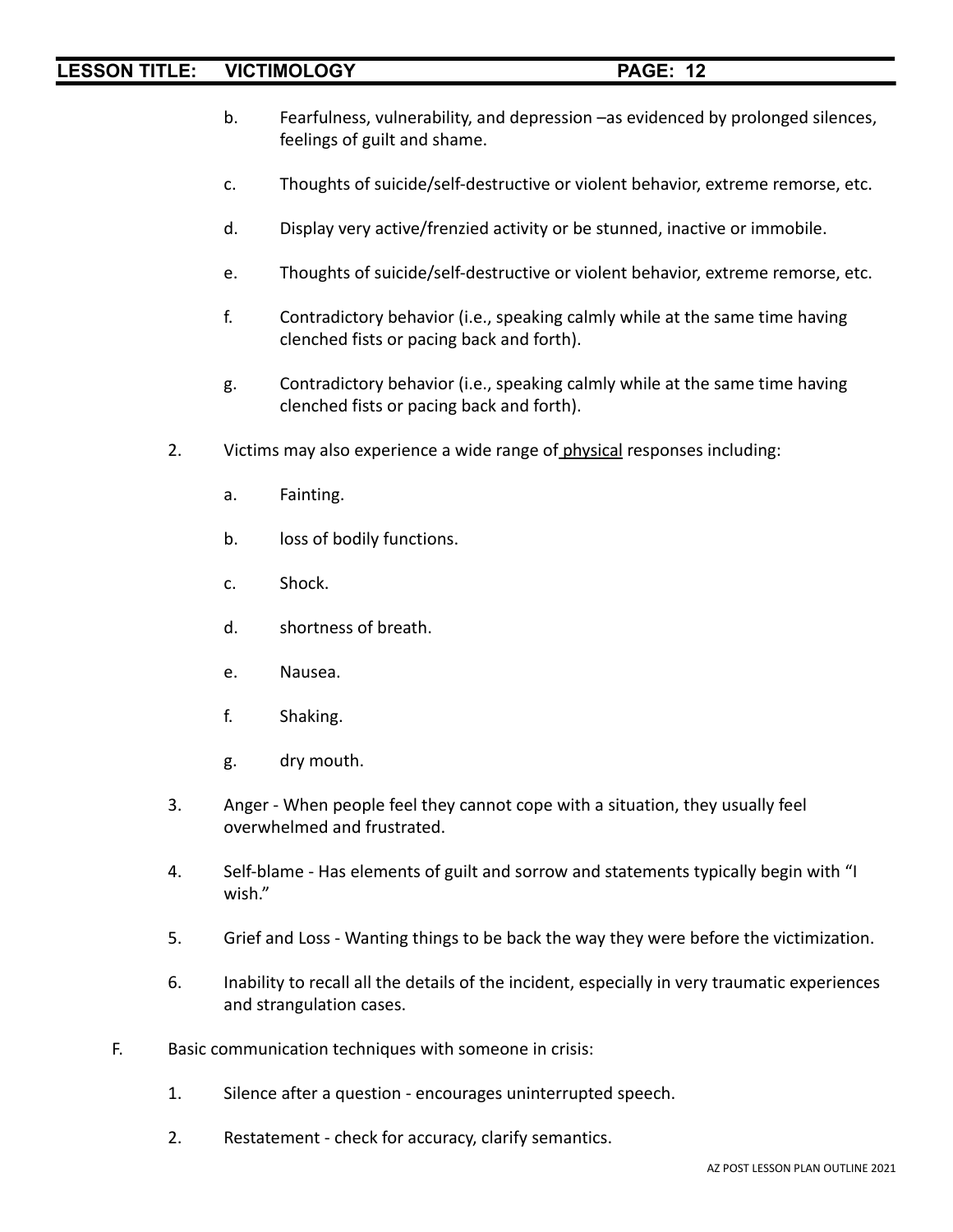- 3. Summary/paraphrasing communicate interest and probe for further content.
- 4. Use open-ended questions, this will produce a dialogue. Tell me what happened, what happened next, then what happened, etc.
- 5. Close-ended questions provide structure which helps with clarifying questions so you can report the incident chronologically.
- 6. Support as the officer either conducting the interview or standing by the victim/witness, the officer is there to assist someone who is in need.
	- a. Be human now, show empathy, respect, caring, and help the victim process the crisis at hand.
- 7. Reassess and recapping includes:
	- a. Review (in a capsulated version) what you and the person concluded.
	- b. Do what you say you are going to do.
	- c. Have referrals available and provide the most specific information possible.
	- d. If possible, follow up with a phone call by someone in the agency (preferably the responding officer or detective) to check welfare.

#### **IX. CHARACTERISTICS OF AN EFFECTIVE INTERVENTIONIST:**

- A. Use of basic crisis intervention skills.
- B. Compassion is the ability to place oneself in another person's position and view things from his/ her perspective.
- C. Common sense is the ability to make judgments based on sound reasoning and an understanding of the logical consequences of an action.
- D. Maintain your Flexibility.
- E. Improvisation, or the ability to think on one's feet.
- F. Impartiality means to remain unbiased and non-judgmental.
- G. Empowerment is the ability to return control to the victim.
- H. Show concern for the victim's comfort.
- I. Allow the victim to vent his/her emotions.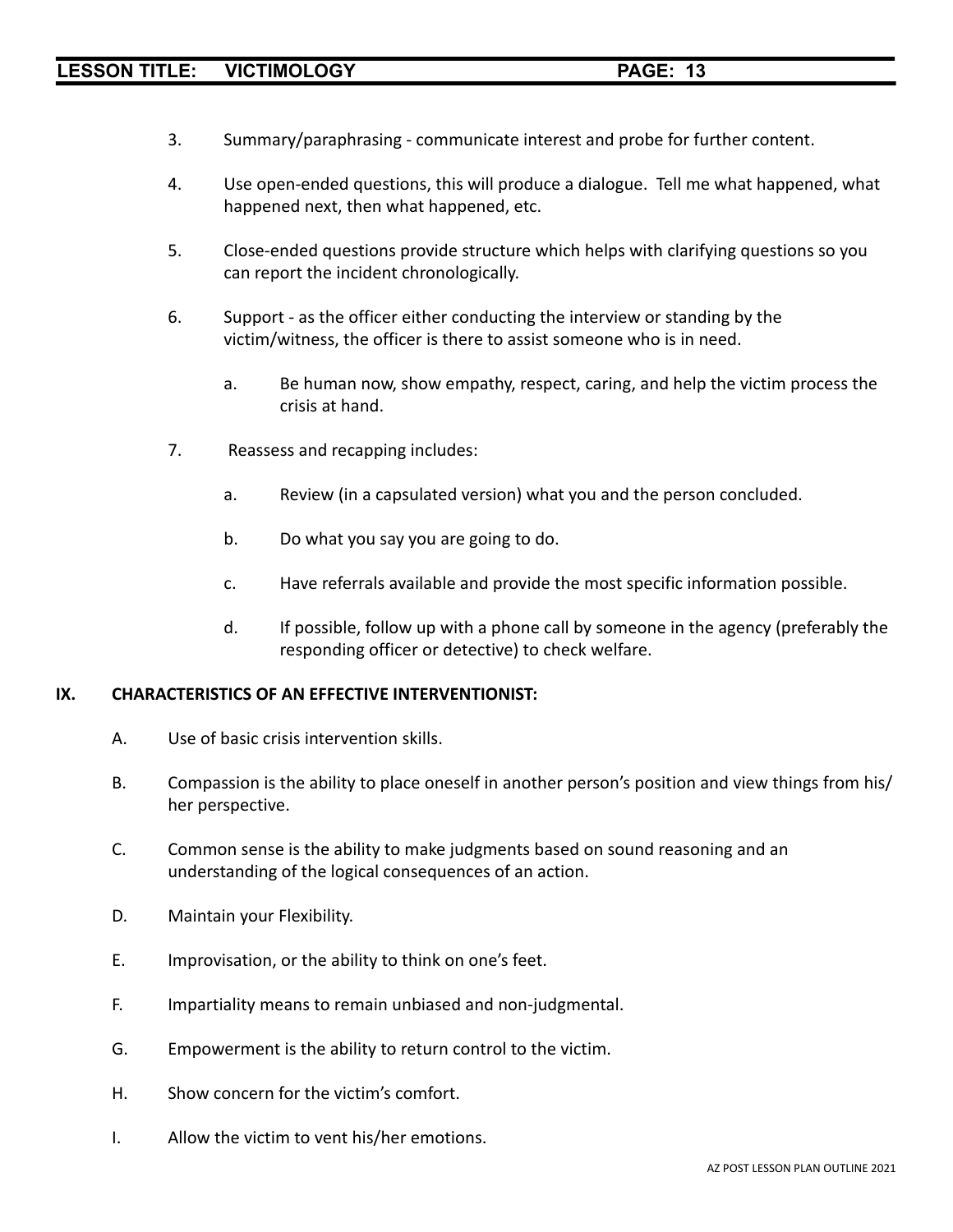- J. Remember to remain NON-JUDGMENTAL.
- K. Validate the victim's feelings.
- L. Orient the victim to his/her present circumstances.
- M. Explain what he/she may expect in the near future with regards to the investigation.
	- 1. Speak in simple, straight-forward terms.
	- 2. Be honest! If you do not know answers or the specific information the victim is asking, acknowledge that.
		- a. See if you can put them in contact with someone who can answer their question. Consider a victim advocate.
	- 3. Examples of empathy statements are: "I'm sorry; I am here with you now"; "I'm sorry you are in pain and I want to help"; "You are safe now" or maybe just say nothing.
	- 4. Know your limits.
	- 5. Work to avoid the following:
		- a. Do not be judgmental.
		- b. Do not say:
			- i. "I know how you feel".
			- ii. "I had the same thing happen to me".
			- iii. "It is over now".
			- iv. "Just try not to think about it".
		- c. Avoid discussing anything that is unnecessary or unhelpful.
		- d. Work to avoid losing control.
		- e. Do not appear disorganized.
		- f. Do not talk when you can listen.
		- g. Acknowledge the victim's feelings or perceptions.
		- h. Do not make promises you cannot keep.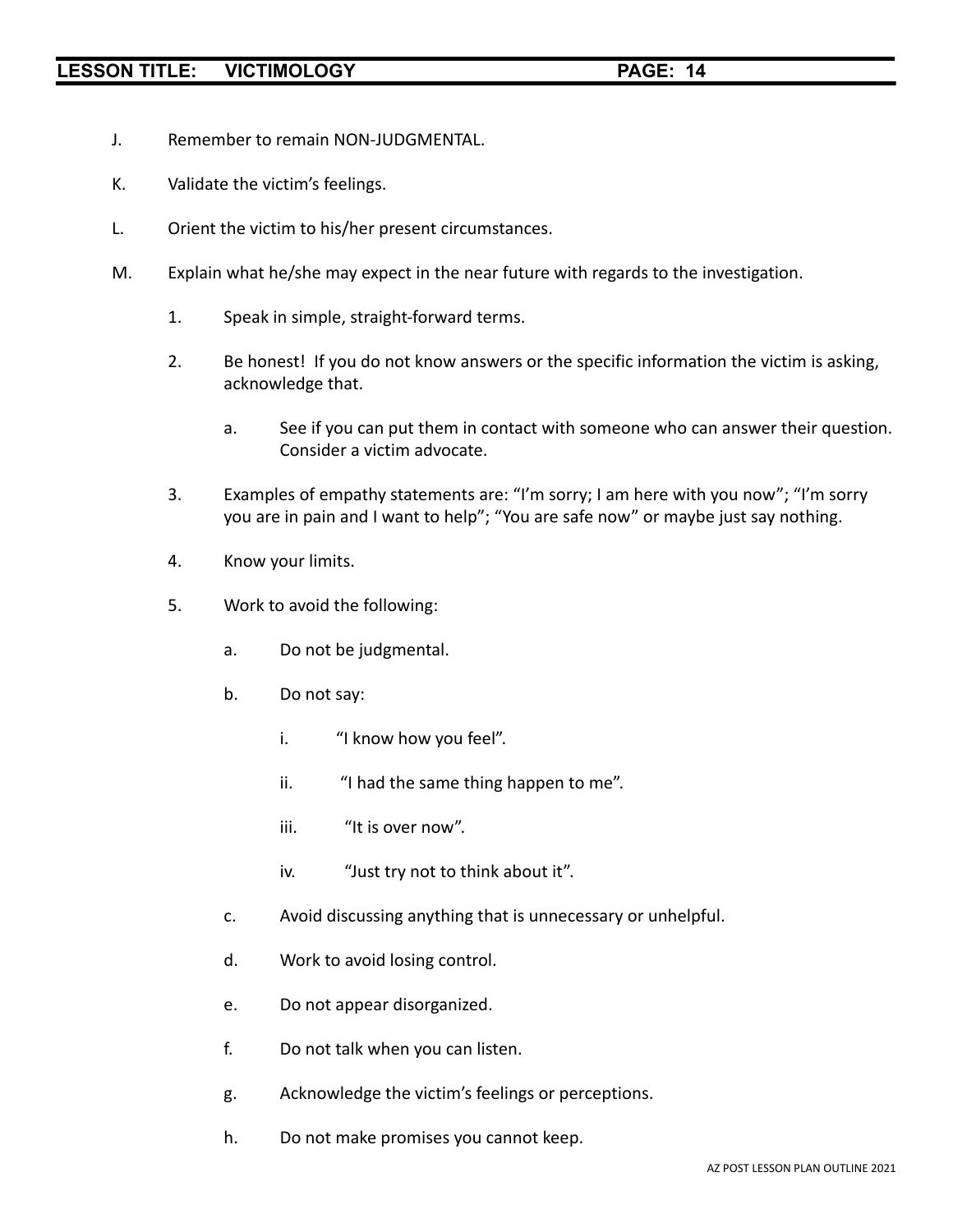- i. Avoid getting caught in the "rescue" trap.
- j. Do not do things for the victim that he/she can and should do.
- k. Do not forget about co-victims, children, friends, neighbors, and other relatives.
- l. Do not talk to a victim using police jargon.

### **X. SPECIAL CONSIDERATIONS FOR CHILD VICTIMS/WITNESSES.**

- A. Get on the child's level and speak in a language that he/she will understand.
- B. Do not make promises you cannot keep.
- C. Do not criticize the defendant in front of the child.
- D. Do not minimize or maximize the incident by words, inflections, gestures, or expressions.
- E. Do not touch the child, do not help the child by providing the answer to them.
- F. Use a multidisciplinary investigative team, if applicable and when available, i.e. Child help forensic interviews or the use of the detectives with specialized training for interviewing children.
- G. Consider talking to a witness child on the scene even if he/she is not the "identified" victim.
- H. Identify the child's lawful representative for the victim's rights purposes.

#### **XI. ARIZONA'S VICTIMS' RIGHTS LAWS AND CRIME VICTIMS' RIGHTS P. O. 6.2.4**

- A. Who is a victim?
	- 1. Definition of a victim from A.R.S. 13-4401.19 states in part: "A person against whom the criminal offense has been committed, or if the person is killed or incapacitated, the person's spouse, parent, child or other lawful representative…except if the person is in custody for an offense or is the accused." *INSTRUCTOR NOTE: Discuss the difference between automatic and requested rights.* Arizona [Attorney](https://www.azag.gov/criminal/victim-services) General Website for Victim [Services](https://www.azag.gov/criminal/victim-services) and Victim's Rights
	- 2. A victims' rights for juvenile offenses apply to acts that are committed by a juvenile and that if committed by an adult would be either a misdemeanor or a felony. (Status offenses do not require notification of victim's rights. A status offense is an offense which can only be committed by a minor such as truancy, running away, refusing to obey a parent, etc.).
	- 3. If at the time of contact with a law enforcement agency the victim is physically or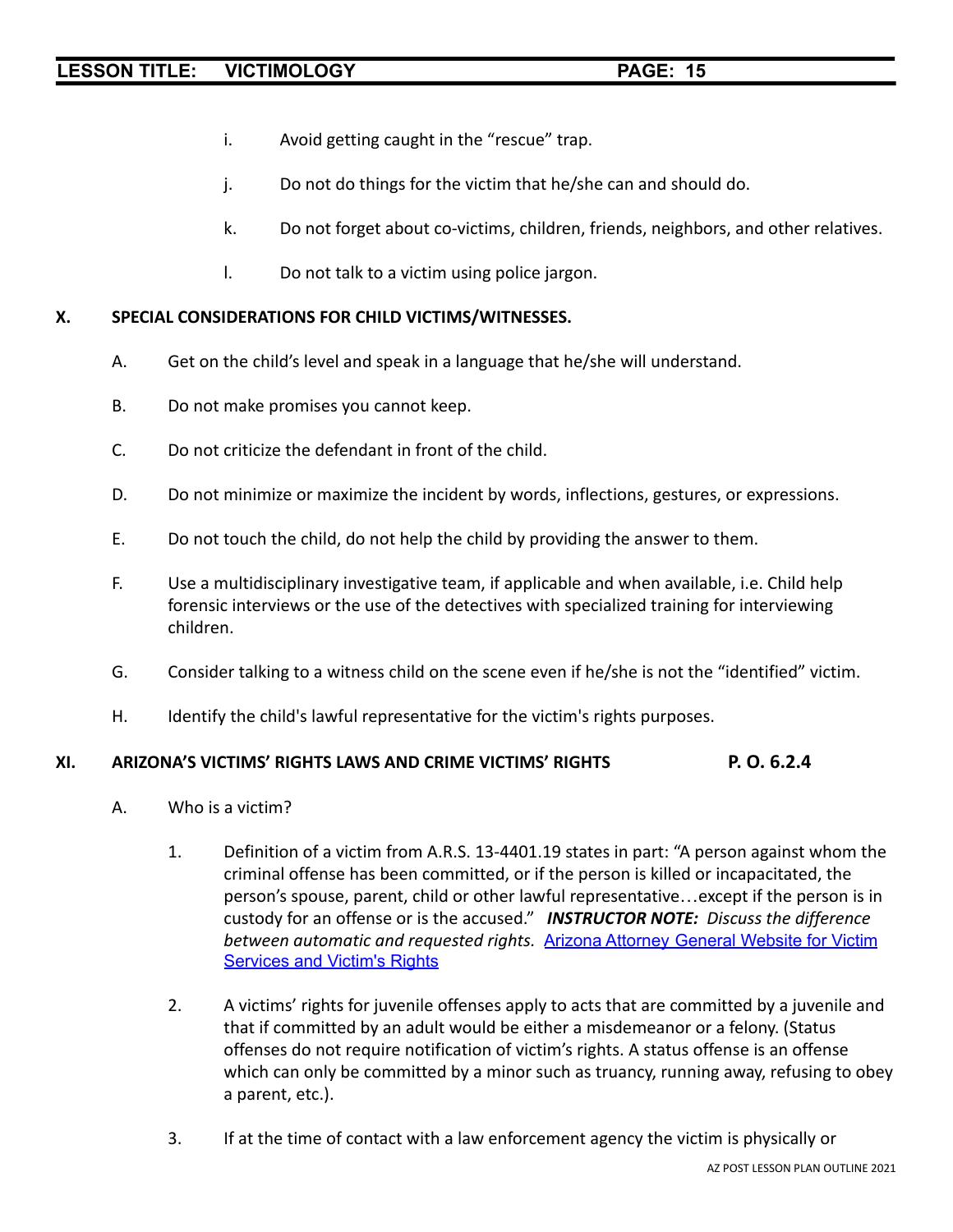emotionally unable to request or waive applicable rights, the law enforcement agency shall presume that the victim invoked the victim's right to request applicable rights to which the victim is entitled, on request, unless the victim later waives those rights. A.R.S. §13-4405B.

- 4. Certain legal entities and neighborhood associations have "special and limited" victim's rights A.R.S. §§ 8-385 and 8-385.01.
- B. The law enforcement officer is required pursuant to A.R.S. 13-4405 and A.R.S. 8-386, to consistently fill out and deliver to the victim the Victims' Rights form provided by your agency.

#### **P. O. 6.2.4**

- 1. The victim has the responsibility to keep his/her address, telephone number, etc., current with each entity that is responsible for providing victims with their rights.
- C. Types of rights: **P. O. 6.2.4**

- 1. To be treated fairly and respectfully.
- 2. Receive notice of initial appearance, terms and conditions of release, pre-trial, criminal proceedings, conviction, acquittal or dismissal, post-conviction review and appeal proceedings, release or escape, prisoner status, post-conviction release, probation modifications, termination or revocation, notice of release or discharge or escape from a mental health treatment facility.
- 3. To stay informed:
	- a. At the time the offense occurs.
	- b. Following the arrest/detainment.
	- c. At, or after, the time of charging.
	- d. Upon conviction/adjudication.
- 4. To be present at the time the defendant is in court and heard at certain hearings (initial and sentencing).
- 5. Confer and give opinions and views.
- 6. Receive prompt restitution.
- 7. Speedy trial disposition.
- 8. Safeguards for protection.
- 9. Refuse to speak with the defense attorney.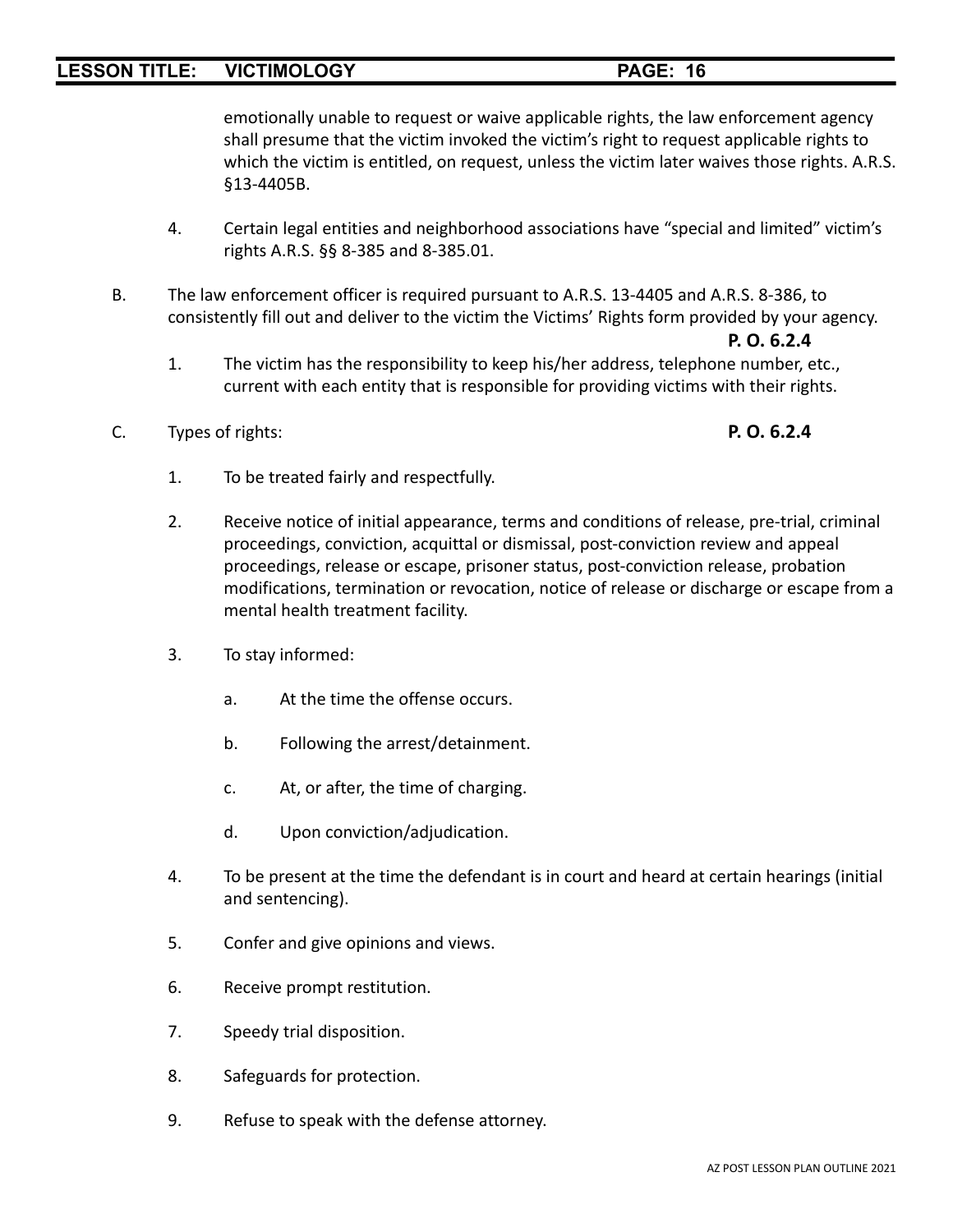- 10. Recover evidence no longer needed by the law enforcement agency or prosecutor.
- 11. Motion/petition.
- D. Police officer responsibilities can vary, check with your agency for individual department requirements and current forms for victims. Some responsibilities are:
	- 1. Information requirements responsibilities officers are required to complete and distribute the Victims' Rights form to victims.
	- 2. Traffic offenses this law applies to traffic misdemeanor and felony offenses if a victim is involved, for example, in a hit and run or D.U.I. involving a crash.
		- a. The information does NOT have to be distributed to accident victims if the traffic offense is not a violation of a STATE CRIMINAL STATUTE.
		- b. This means that the Victims' Rights laws do not govern civil traffic offenses.
		- c. For those traffic offenses that are victim rights applicable, officers are required to secure the right's request/waiver designation, victim contact information and to provide victims with their rights via pamphlet or tear off form.
	- 3. Arrests notification A.R.S. §13-4406 "Notice of Initial Appearance" requires the victim to be notified of the date, time and place of the initial appearance of a suspect after the suspect has been arrested.
	- 4. Probable cause arrests (non-warrant arrest) when officers or detectives arrest a suspect based upon probable cause or at the scene of the crime, they are required to notify the victim of the arrest.
	- 5. A.R.S. § 13-4405F -- If a suspect has not been arrested at the time of contact with the victim pursuant to subsection A of this section, the law enforcement agency that is responsible for investigating the offense shall notify the victim of the arrest of a suspect at the earliest opportunity after the arrest and of the time, place and date for the initial appearance.
	- 6. Warrant arrest when a suspect is arrested pursuant to a warrant, the original investigating agency is responsible for notifying the victim in accordance with departmental policy.
- E. Standing A.R.S. §14-4437 "Standing" allows the victim to recover damages from an individual or governmental entity that violates the Victims' Rights Act. Consequently, it is important that the provisions of the law be complied with.
	- 1. This goes through a civil process on a state level.

# **XII. ARIZONA VICTIM COMPENSATION PROGRAM**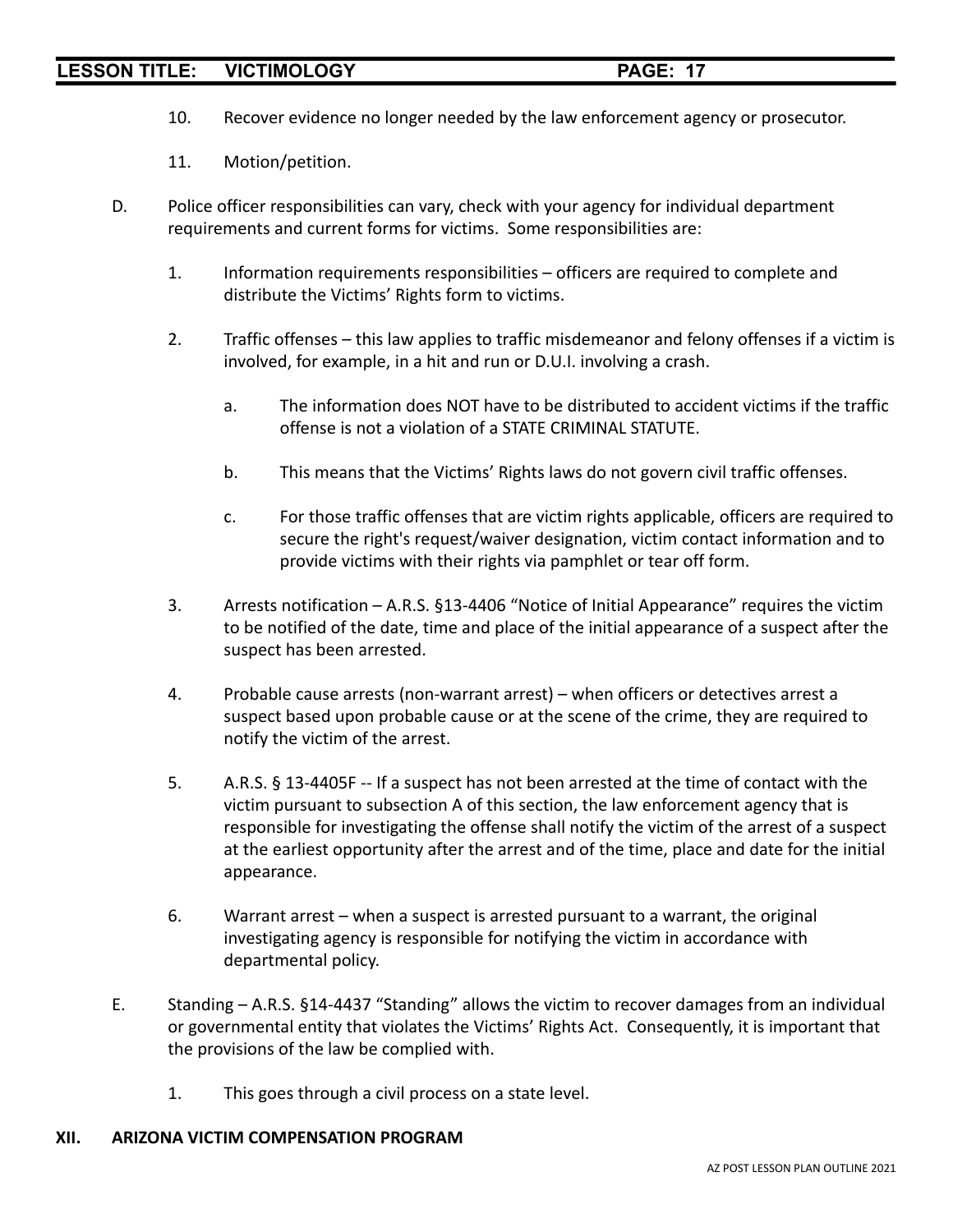- A. Victim Compensation Program fund:
	- 1. Established by the state treasury.
	- 2. Administered by the Arizona Criminal Justice Commission.
	- 3. Each county in the state has its own victim compensation housed within the County Attorney's office.
	- 4. The money comes from surcharges placed on fines assessed to offenders.
	- 5. Victim compensation is NOT RESTITUTION.
	- 6. Contact information is in the Victims' Rights Pamphlet.
- B. Victim compensation can provide up to \$25,000 for the following crime-related expenses:
	- 1. Funeral expenses are limited to \$10,000.
	- 2. Medical expenses.
	- 3. Mental health counseling up to \$5,000.
	- 4. Crime scene clean-up, up to \$2,000.
	- 5. Travel expenses for medical and mental health treatment up to \$1,500.
	- 6. Wage loss for the victim. Loss of support to dependents of a deceased victim.
	- 7. Counseling is available for the following:
		- a. The victim  $-$  three (3) years.
		- b. In some situations, relatives of a victim and a witness to a crime may be eligible.

#### C. Eligibility criteria:

- 1. The crime occurred in which the county that you are filing.
- 2. The crime was reported to the police within 72 hours, unless good cause is shown to justify a delay.
- 3. The application must be filed with the Victim Compensation Bureau within two (2) years of the crime, unless good cause is shown.
- 4. The crime caused physical injury, extreme mental distress and/or death.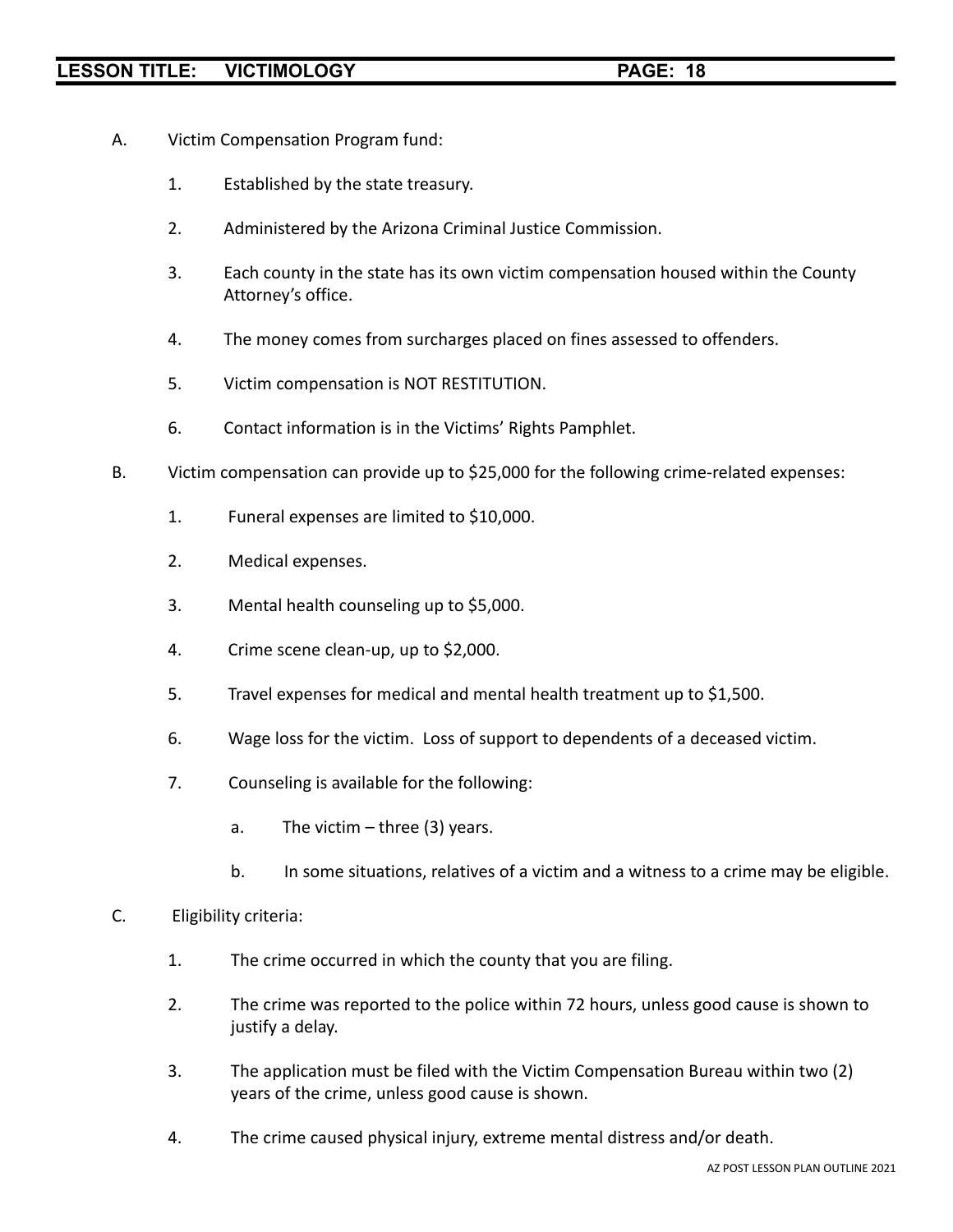- 5. The victim/claimant is not serving a sentence of imprisonment in a detention facility.
- 6. The victim/claimant is neither the offender nor an accomplice of the offender.

#### **XIII. VICARIOUS VICTIMIZATION FOR POLICE OFFICERS**

- A. It is a process not an event.
- B. Sometimes referred to as "compassion fatigue."
- C. Changes in the officer's view of the world and inner experience because of empathetic engagement with other trauma (process, not a specific incident).
- D. Vicarious victimization is our strong reactions of grief, rage and outrage which grow as we repeatedly hear about and see people's pain and loss.
- E. Symptoms include:
	- 1. No time or energy for self.
	- 2. Social withdrawal/disconnect from loved ones.
	- 3. Generalized despair and hopelessness.
	- 4. Nightmares.
	- 5. Changes in world view, spirituality.
	- 6. Altered sensory experiences (intrusive imagery, dissociation).
	- 7. "Burn-out".
		- a. Usually about work and begins gradually; looks like physical and emotional exhaustion caused by prolonged stress and the accumulation of emotionally demanding situations.
	- 8. Other Symptoms include:
		- a. Lack of energy, feel exhausted.
		- b. Irritable and inflexible.
		- c. Cynical/detached/loss of compassion.
		- d. Physical/medical complaints.